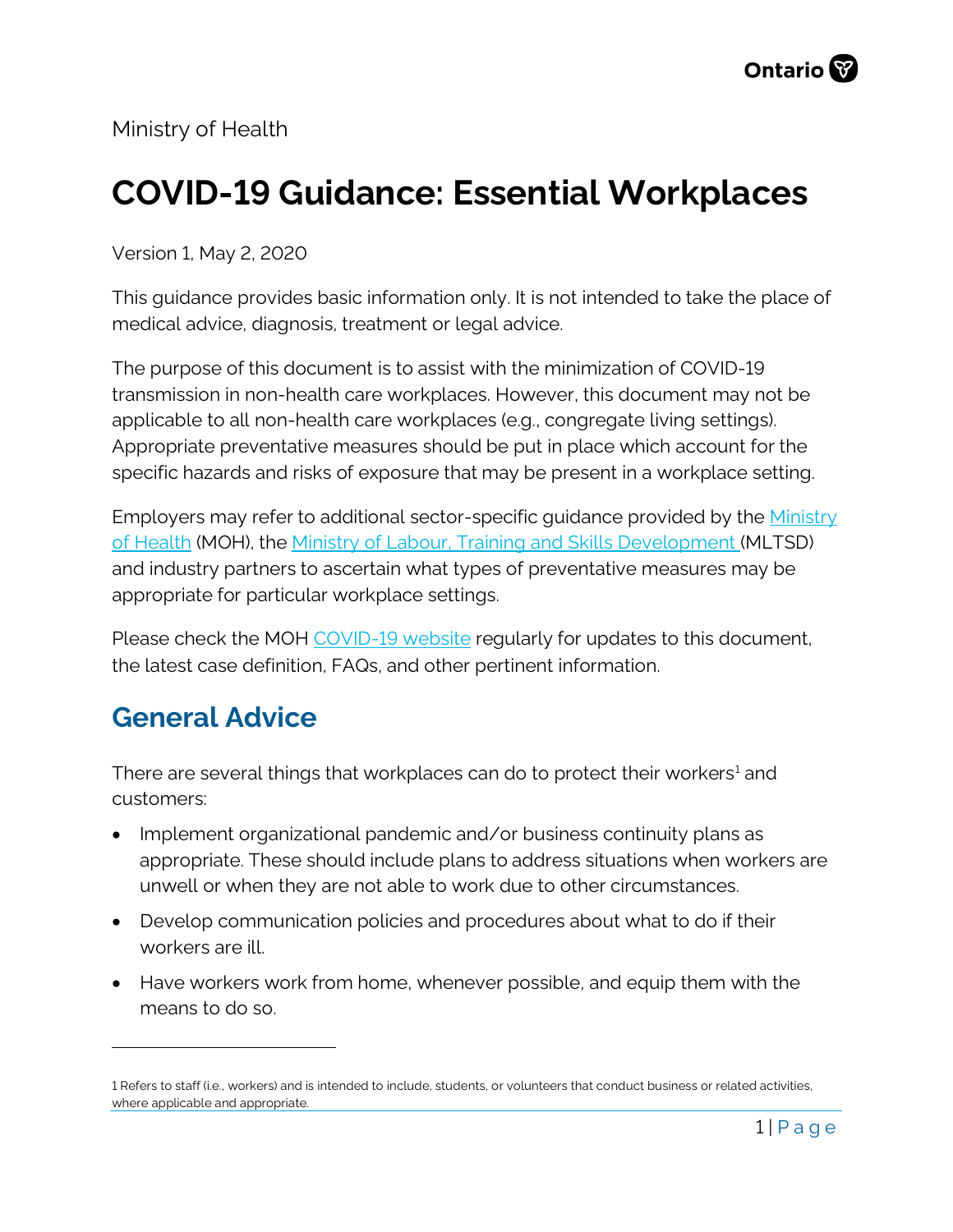- In situations where workers are deemed essential and need to physically come into the workplace, review infection prevention and control/occupational health and safety policies and procedures with all workers.
- Review COVID-19 quidance from your industry associations to determine the steps workers need to take to be properly prepared in the workplace.
- Instruct workers to self-monitor for [symptoms of COVID-19](http://www.health.gov.on.ca/en/pro/programs/publichealth/coronavirus/docs/2019_reference_doc_symptoms.pdf) such as fever, cough or difficulty breathing. If they have symptoms, they should use Ontario's [self](https://covid-19.ontario.ca/self-assessment/)[assessment tool.](https://covid-19.ontario.ca/self-assessment/) They can also contact their health care provider or Telehealth Ontario (1-866-797-0000). Advise all workers to stay home if they are unwell.

### **Prevention**

There are many things that workplaces can do to prevent the spread of COVID-19, particularly by facilitating proper [hand hygiene,](https://www.publichealthontario.ca/-/media/documents/ncov/factsheet/factsheet-covid-19-hand-hygiene.pdf?la=en) respiratory etiquette and *physical* [distancing,](https://www.publichealthontario.ca/-/media/documents/ncov/factsheet/factsheet-covid-19-guide-physical-distancing.pdf?la=en) such as:

- Provide access to handwashing and have available alcohol-based hand sanitizers at multiple, prominent locations in the workplace.
	- o Ensure there are enough supplies on hand for proper hand hygiene, including pump soap, warm running water and paper towels or hot air dryers.
	- o If possible, consider adding alcohol-based hand sanitizer stations throughout the workplace to supplement hand washing. Portable hand sanitizer bottles should also be provided to workers at their work stations if they interact directly with customers. Alcohol-based hand sanitizers with greater than 60% alcohol should be used.
	- o Workers should conduct hand hygiene between every interaction with customers.
- Non-touch, lined waste disposal receptacles for use by workers and customers should be provided throughout the workplace.
- Implement physical distancing (maintaining a distance of at least 2 metres or 6 feet from other people), to the greatest extent possible. This could include:
	- o Using telephone, video conferencing, or the internet to conduct business, including appointments, as much as possible (including within the same building), instead of in person meetings.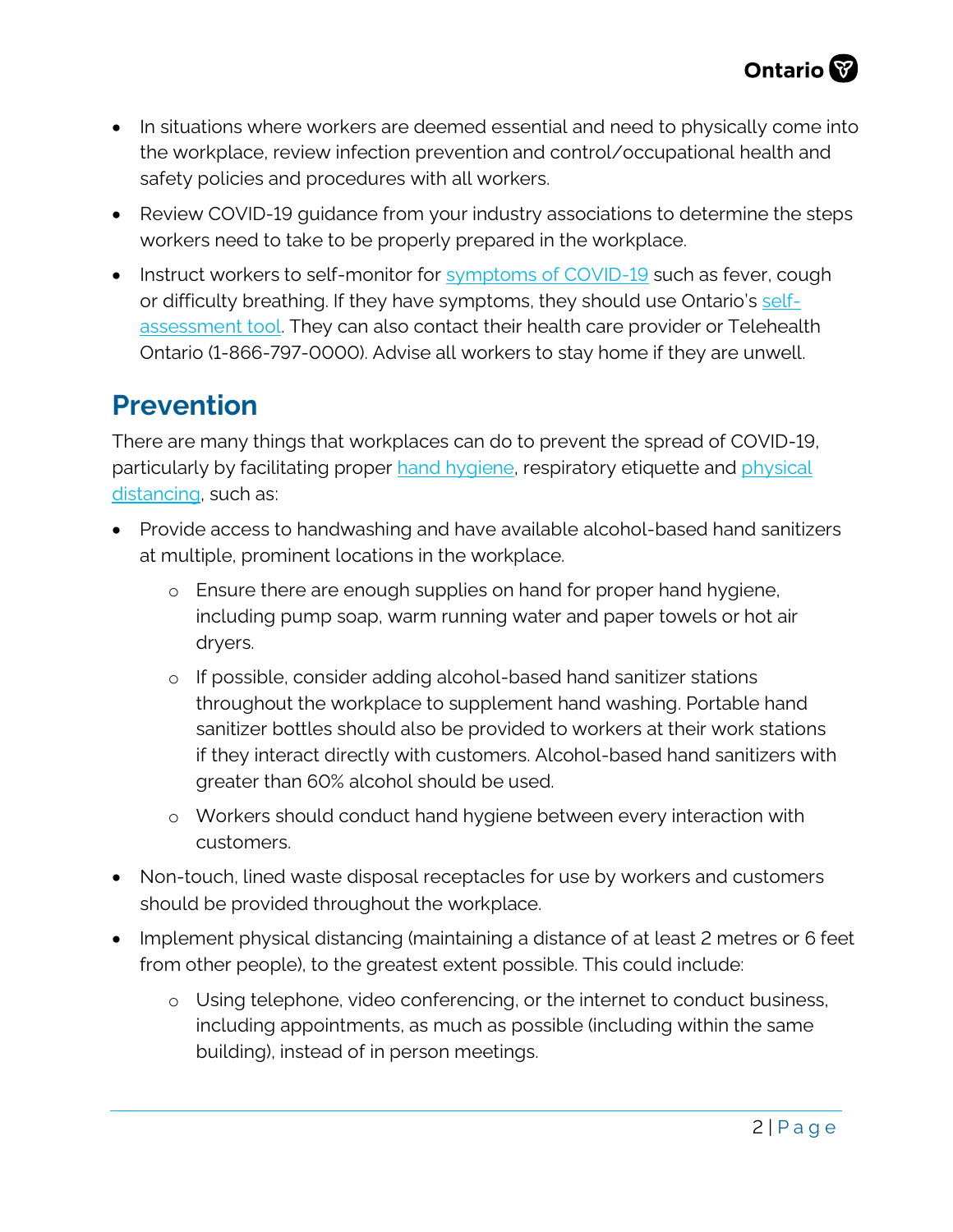

- o Permitting flexible hours and staggering start times, breaks, and lunches or staggering days that workers are in the workplace.
- o Providing physical barriers, such as plexiglass dividers.
- o Marking out a distance of 2 metres or 6 feet between seats and seating areas to ensure physical distancing in common or shared spaces and lines (i.e., reception areas, meeting rooms, waiting rooms, grocery lines, kitchenettes, elevators, offices and other work spaces).
- o Admitting fewer customers at a given time.
- o Dedicating specific hours to high-risk populations, including those over 65 and with disabilities.
- o Encouraging the use of self-scanning technologies at check outs.
- o Encouraging customers to pack their own purchases, whenever possible, and discouraging the use of multi-use bags,
- o Requiring passengers to sit in the rear seat of a vehicle and open the windows, weather permitting, in taxis and rideshares.
- When physical distancing cannot be maintained, employers may implement the use of face coverings as source control (e.g., non-medical masks or cloth masks).
- Encourage contactless methods of payment (tapping credit or debit cards) instead of cash.
	- o If cash payments are made, workers should wash or sanitize their hands every time after handling cash.
	- o The credit/debit machine should be disinfected frequently throughout the day.
- In addition to routine cleaning, surfaces that have frequent contact with hands should be cleaned and disinfected twice per day and when visibly dirty. Special attention should be paid to commonly touched surfaces in the workplace such as doorknobs, elevator buttons, light switches, toilet handles, counters, hand rails, touch screen surfaces, and shared materials, equipment, workstations, keypads, etc.
- Place clear, visible signage at all entrances and within the workplace reminding workers and customers about the signs and symptoms of COVID-19, what to do if they feel unwell and how to protect themselves (e.g., hand hygiene, etc.).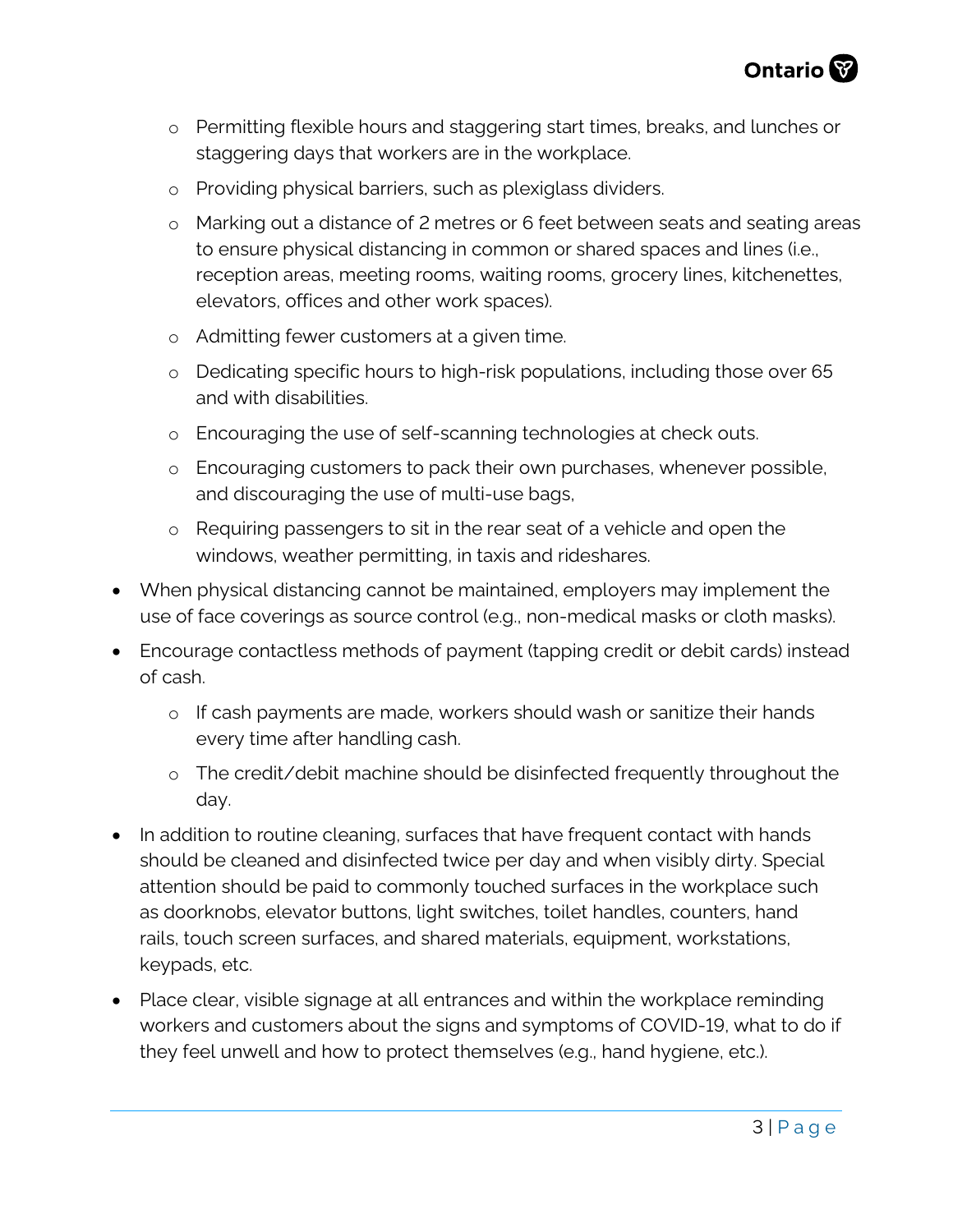- If travelling is required for any worker, travel should be delayed if they are symptomatic or confirmed to have COVID-19 or have had close contact with someone with COVID-19.
- If the risk of COVID-19 cannot be sufficiently reduced by other methods, PPE may be required. If PPE is to be used, employers must provide adequate training on the care, use and limitations, including how to put on and take off; and when to perform hand hygiene.

## **Additional Guidance**

#### **Entering Homes or Other Workplaces**

- If essential work in homes or other workplaces can be delayed, it should be.
- Where it is not possible to delay work, customers should be contacted prior to the worker's arrival to enquire if anyone on the premises is unwell, so the customer can self-isolate during the visit, where possible.
- A daily log should be kept of all the homes and workplace settings the worker has visited while working.
- Work duties should be performed at least 2 metres or 6 feet away from other people, whenever possible. This may include asking customers to move to a room with a closed door or another area of the residence while work is being completed, where possible.
- To minimize contact with surfaces in the home, have customers open doors and turn on lights before the worker enters to work.
- If the worker touches surfaces in the home, they should perform hand hygiene immediately after finishing the work.
- Workers should clean and disinfect all items/tools that were used in the home or workplace, and then perform hand hygiene.

#### **Delivering Goods**

- Equip delivery personnel with alcohol-based hand sanitizer, tissues, and disinfectant wipes to clean frequently touched surfaces (e.g., car door handles, steering wheel) and provide them with instructions on their appropriate use and disposal.
- Delivery personnel should use alcohol-based hand sanitizer between deliveries.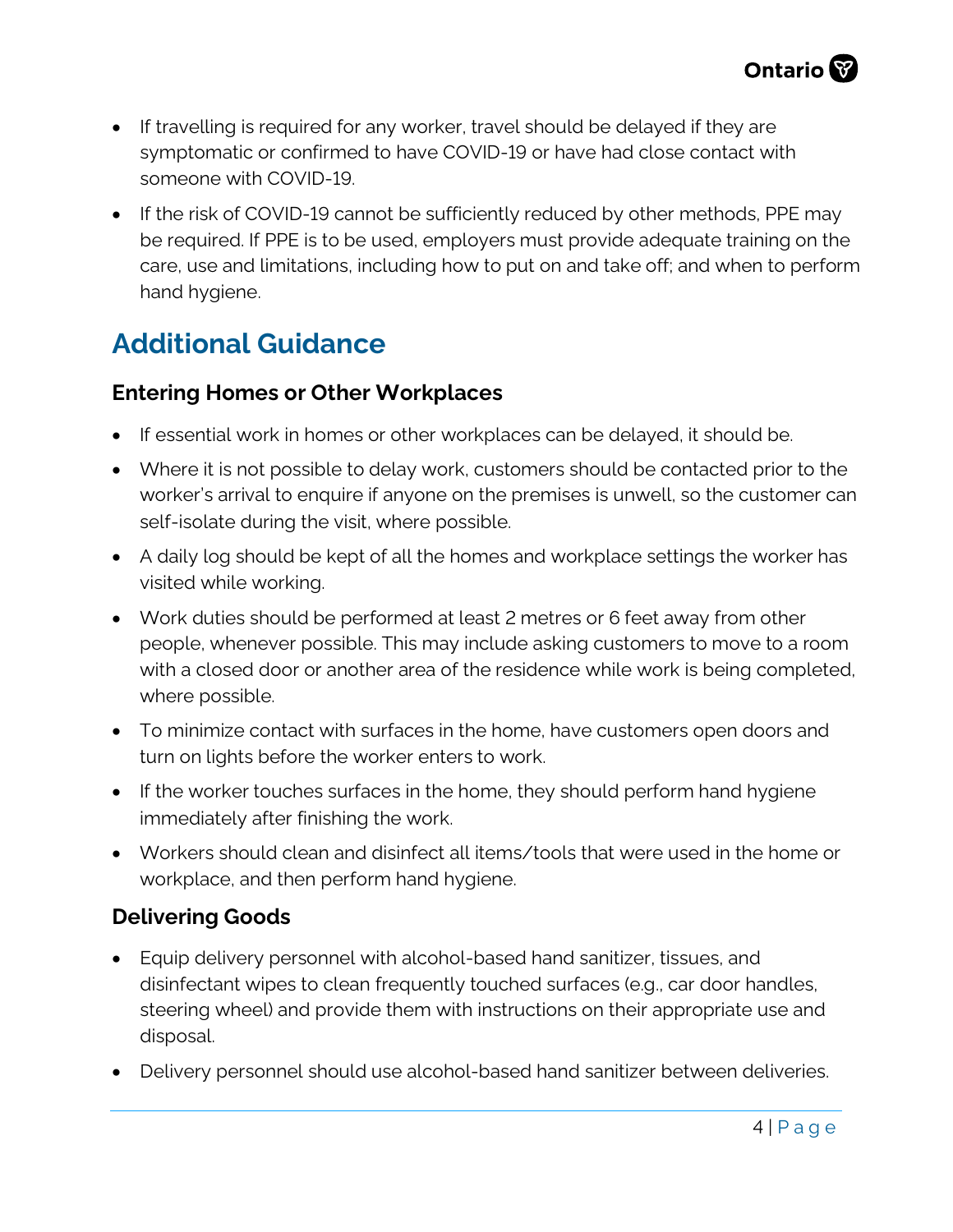- Wherever possible, deliveries should be contactless, with items being left at the door of the customer.
- For deliveries requiring a signature, consider alternate approaches including:
	- o Having the delivery personnel call and inform the customer of the drop-off and that it has been received.
	- o Informing customers in advance that signatures will not be obtained and documenting the reason for not obtaining the signature.
- Consider additional quidance on [handling and receiving packages](https://www.ihsa.ca/Urgent-Notices/COVID-19-Links-Resources.aspx) by the Infrastructure Health & Safety Association.

#### **Providing Curbside Pickup**

- For large numbers of orders, plan a traffic and pick-up route, and consider staggering pick-up times.
- Customers who drive should remain in their vehicle when orders are being placed in their vehicles by workers.
- Surfaces where orders are placed or organized should be cleaned and disinfected regularly.
- Consider additional quidance on [providing curbside pick-up](https://www.wsps.ca/Information-Resources/Topics/COVID-19-Keeping-safe-during-the-pandemic.aspx) by Workplace Safety & Prevention Services.

#### **Multiple Jobs or Work Settings**

- Whenever possible, workers should only work in one work location.
- The date and time of different work locations of a worker should be documented in case a worker contracts COVID-19 and contact tracing is required.
- Between jobs or work settings, workers should adhere to hand and respiratory hygiene recommendations, as well as physical distancing protocols.
- Workers who report to multiple employers should be familiar with the occupational health and safety policy of each of their employers.

#### **Food Premises and Food Processing, Manufacturing and Distribution**

- Reinforce safe handling practices to all workers.
- Protect food from contamination at all times, such as ensuring guards or coverings for food and utensils.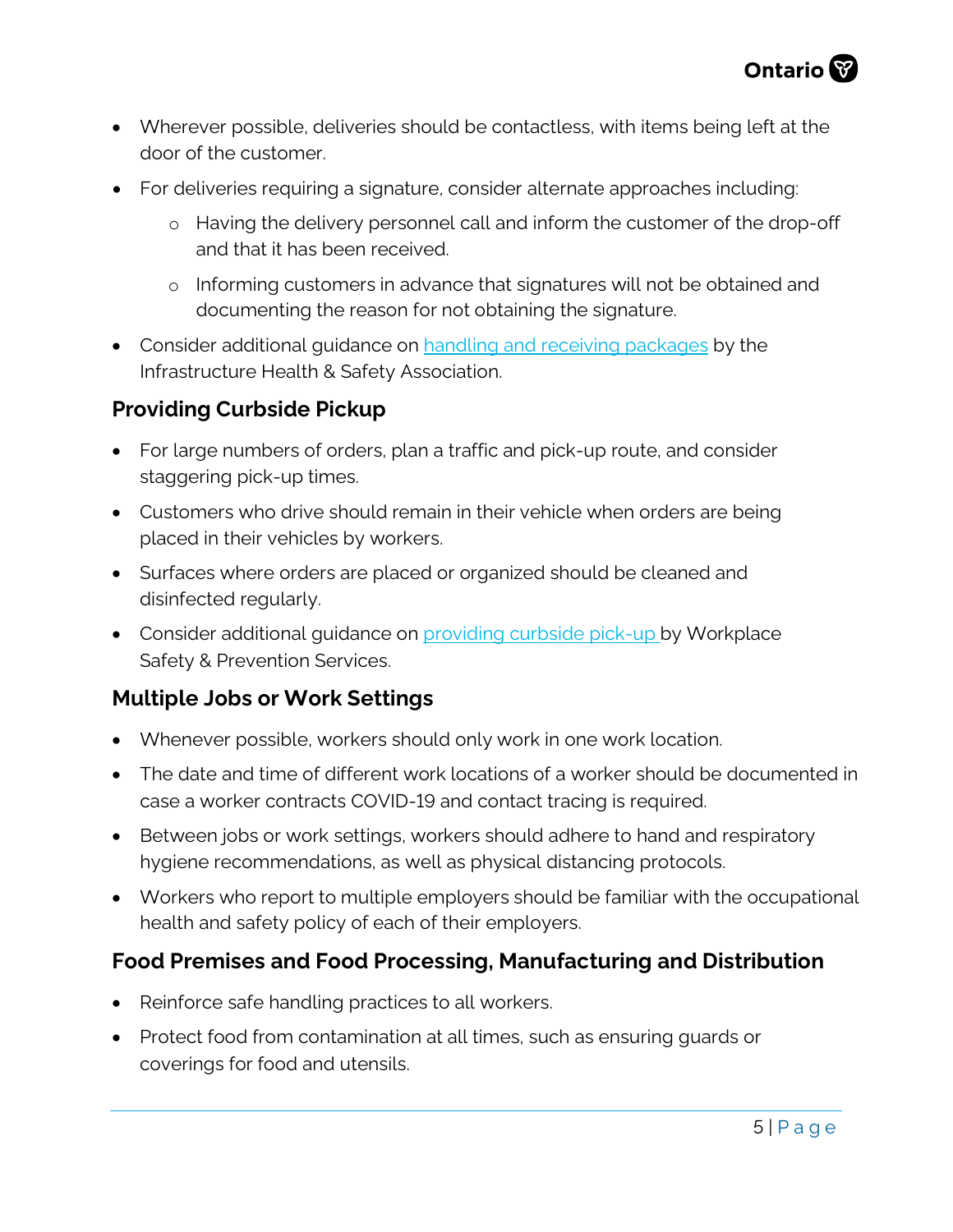- If a food handler wears gloves to conduct food preparation and handling activities, the worker must wash their hands prior to glove use and after the gloves are removed.
	- o The gloves must be replaced, and hands washed, after any suspected contamination such as sneezing, touching the face, or contact with frequently touched surfaces.
- Clean and sanitize utensils and equipment in accordance with the with the Food [Premises Regulation](https://www.ontario.ca/laws/regulation/170493) or applicable provincial and federal regulations.
- Note the Canadian Food Inspection Agency and Ontario Ministry of Agriculture, Food, and Rural Affairs inspectors may discuss current practices with facility operators (under their jurisdiction) and, under critical circumstances, contact the local public health unit for urgent advice and consultative support regarding COVID-19 public health precautions.
	- o The public health unit may be able to provide advice on issues such as contact tracing, advice for returning to work following a worker testing positive for COVID-19, and cleaning and disinfection procedures.
	- o If highly critical, a joint inspection may be conducted at the facility.

#### **Construction Industries**

• Refer to the Ministry of Labour, Training and Skills Development's guidance on [Construction site health and safety during COVID-19](https://www.ontario.ca/page/construction-site-health-and-safety-during-covid-19) and the Infrastructure Health & Safety Association's [COVID-19 resources.](https://www.ihsa.ca/Urgent-Notices/COVID-19-Links-Resources.aspx)

#### **Mining, or other Resource Industries**

- Reduce labour and operations as needed to allow for physical distancing, including maintenance-only operations.
- If travel to and from worksite is provided by the employer, and includes multiple workers, it should be conducted in a manner that permits physical distancing. For example, consideration should be given to the placement of workers in a vehicle during travel and driving with windows open (weather permitting).
- Consider reducing frequent fly-in, fly-out, or other long-distance domestic travel.
- Consider additional quidance on mining from Workplace Safety North.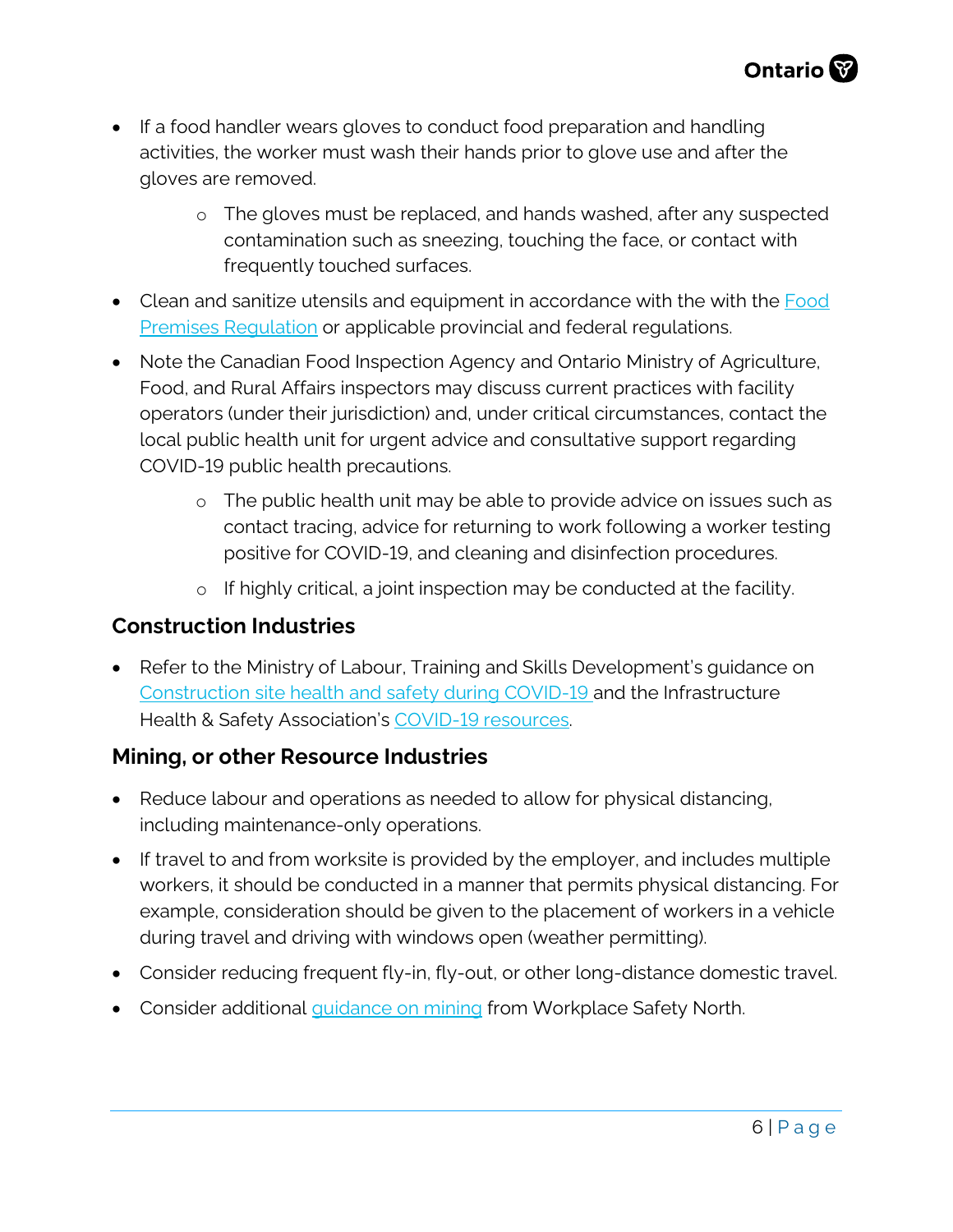#### **For Agriculture Industries**

- If workers have shared accommodations, refer to the Guidance Document for [Temporary Foreign Workers](http://www.health.gov.on.ca/en/pro/programs/publichealth/coronavirus/docs/2019_foreign_workers_guidance.pdf) for more information.
- Consider additional guidance on the agriculture and food processing and manufacturing from the [Ministry of Labour, Training and Skills Development.](https://www.ontario.ca/page/resources-prevent-covid-19-workplace)

## **Suspected or Confirmed Case of COVID-19 in the**

### **Workplace**

- If a worker develops COVID-19 symptoms, they should return home and [self-isolate](https://www.ontario.ca/#selfisolate) immediately.
	- o If they cannot leave immediately, the worker should be isolated in a specific space until they are able to leave.
- If the worker is very ill, call 911 and let the operator know that the person may have COVID-19.
- If the worker does not have severe symptoms, they should use Ontario's [self](https://covid-19.ontario.ca/self-assessment/)[assessment tool,](https://covid-19.ontario.ca/self-assessment/) and seek assessment and testing (e.g., at an assessment centre) if indicated to do so. They can also contact their health care provider or Telehealth Ontario (1-866-797-0000).
- Any worker who tests positive for COVID-19 will be contacted by the local public health unit. The public health unit will perform case management and contact tracing that may require additional infection prevention and control (IPAC) measures to be put in place in the workplace, which could include additional testing, people self-isolating etc.
- Workers who have tested positive for COVID-19 must self-isolate at home for 14 days.
- Surfaces that were touched by the ill worker should be disinfected as soon as possible in accordance with enhanced environmental cleaning procedures and protocols. See Public Health Ontario's [Cleaning and Disinfection for Public Settings](https://www.publichealthontario.ca/-/media/documents/ncov/factsheet-covid-19-environmental-cleaning.pdf?la=en)  [COVID-19 fact sheet.](https://www.publichealthontario.ca/-/media/documents/ncov/factsheet-covid-19-environmental-cleaning.pdf?la=en)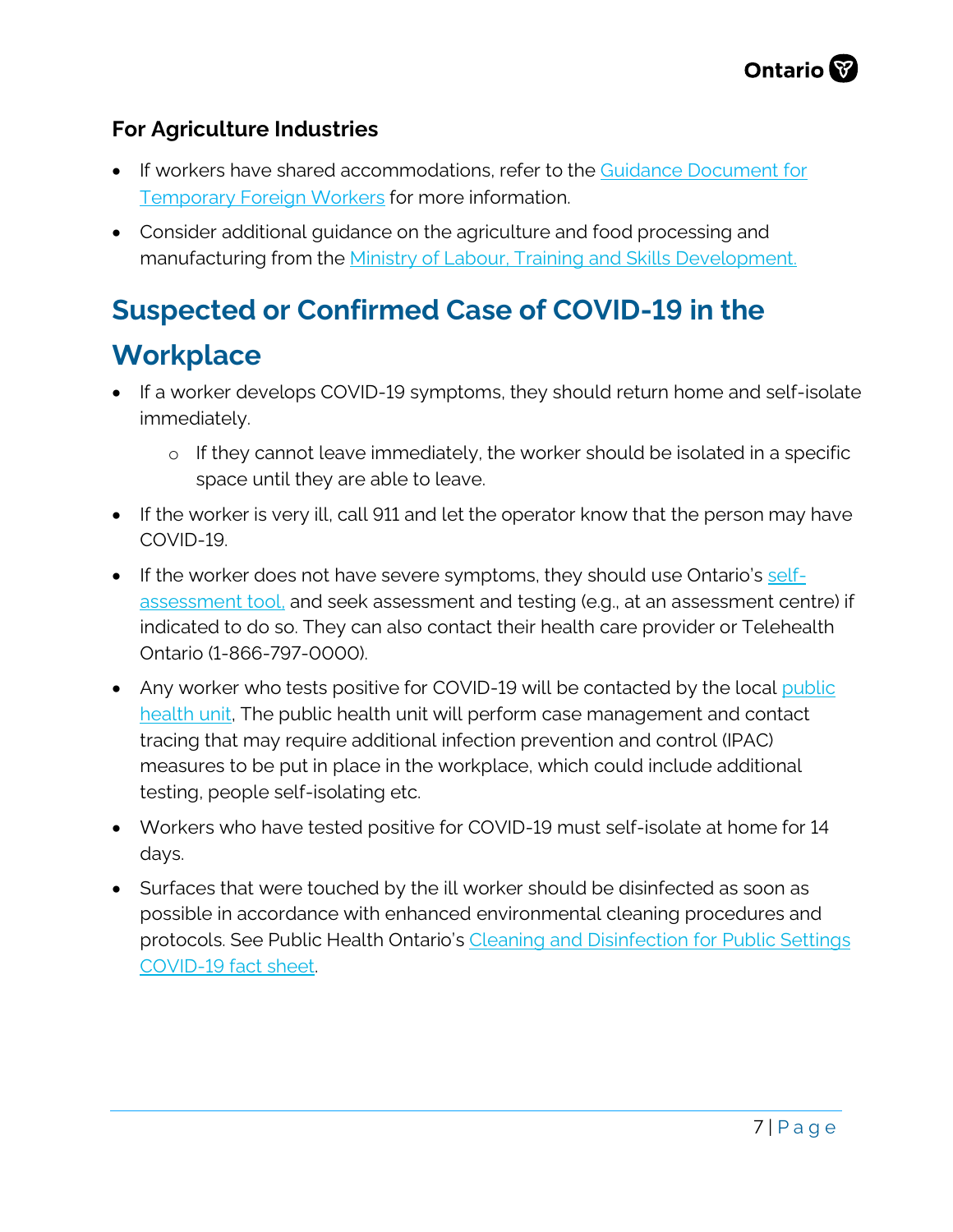## **Occupational Health & Safety**

- Employers have legal duties under the *[Occupational Health and Safety Act](https://www.ontario.ca/laws/statute/90o01?_ga=2.261143885.1197634669.1587061765-1497916968.1587061765)* (OHSA) to protect the health and safety of their worker[s2](#page-7-0), including from the transmission of infectious disease in the workplace. Following the guidance in this document may help an employer comply with those obligations.
- If COVID-19 is suspected or diagnosed in a worker, return to work should be determined in consultation with their health care provider and the local [public](http://www.health.gov.on.ca/en/common/system/services/phu/locations.aspx)  [health unit,](http://www.health.gov.on.ca/en/common/system/services/phu/locations.aspx) based on provincial guidance. Detailed occupational health and safety guidelines for COVID-19 are available on the MOH [COVID-19 website](http://www.health.gov.on.ca/en/pro/programs/publichealth/coronavirus/2019_guidance.aspx) and the MLTSD website.
- If the worker's illness is from an exposure at the workplace, in accordance with the *[OHSA](https://www.ontario.ca/laws/statute/90o01?_ga=2.261143885.1197634669.1587061765-1497916968.1587061765)* and its regulations, an employer must provide a written notice within four days of being advised that a worker has an occupational illness, including an occupationally-acquired infection, or if a claim has been made to the Workplace Safety and Insurance Board (WSIB) by or on behalf of the worker with respect to an occupational illness, including an occupational infection, to the:
	- o Ministry of Labour, Training and Skills Development;
	- o Joint health and safety committee (or health and safety representative); and
	- o Trade union, if any.

 $\overline{a}$ 

- The information required in a notice is outlined in sector specific requlations made under the OHSA.
- For more information please contact:
	- o The Ministry of Labour, Training and Skills Development:
		- **Employment Standards Information Centre: Toll-free: 1-800-531-**5551
		- Health and Safety Contact Centre: Toll-free: 1-877-202-0008
	- o The Workplace Safety and Insurance Board: 1-800-387-0750

<span id="page-7-0"></span><sup>2</sup> This section will refer to workers as defined under the *Occupational Health and Safety Act.*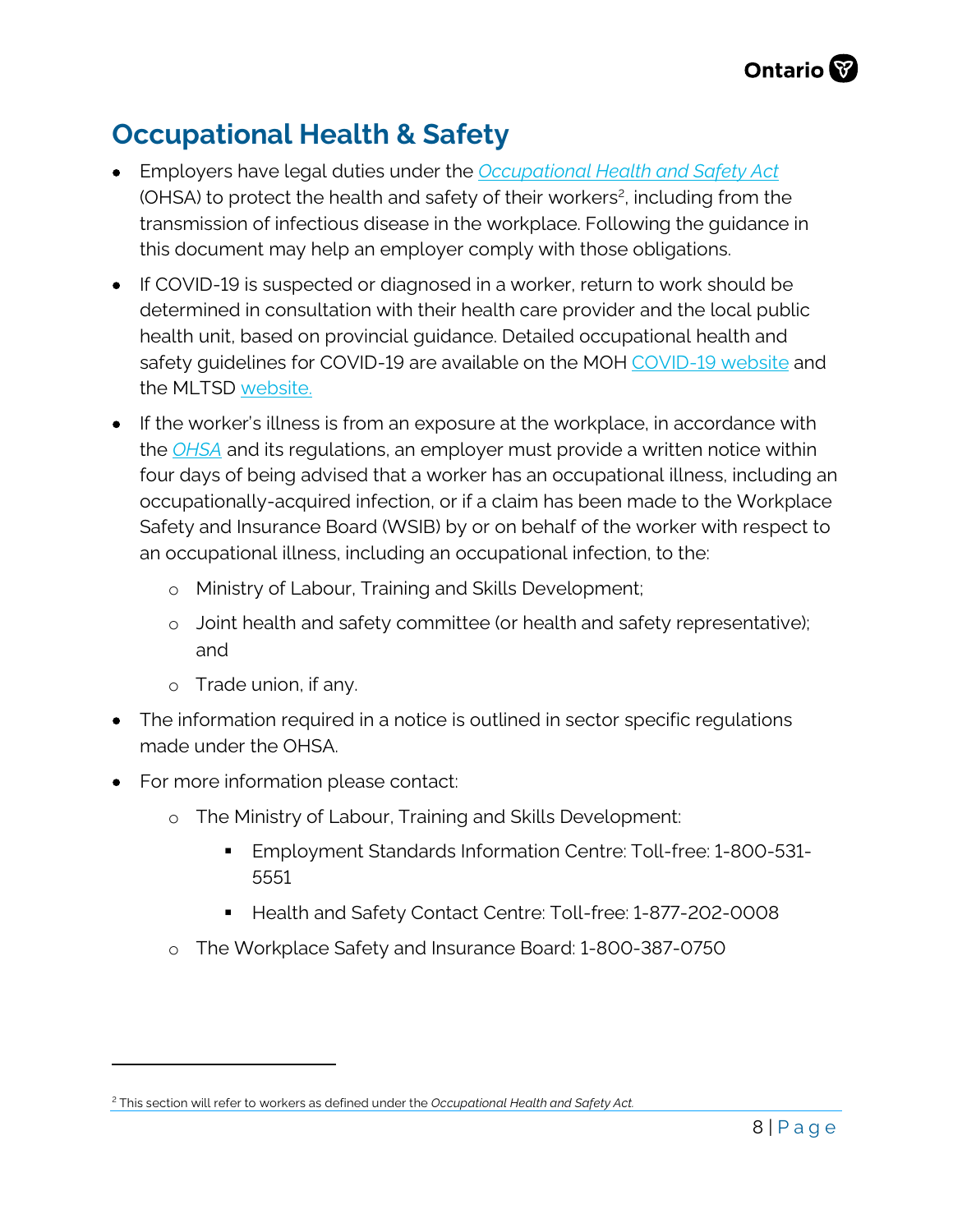

#### **Optimizing the Use of Personal Protective Equipment (PPE)**

- In most situations, workers do not need to wear PPE to protect against COVID-19. The current COVID-19 pandemic does not change existing PPE requirements that may apply to certain workplaces or professions.
- If work involves direct contact with individuals who have respiratory symptoms (e.g., coughing and sneezing), a confirmed COVID-19 infection or direct contact with contaminated objects or environments, appropriate PPE must be used.
	- o This may include gloves, a gown, a surgical/procedure mask, and/or a face shield. Note that for protection against COVID-19, N95 respirators are only required for aerosol generating medical procedures (AGMPs) and when otherwise determined by a regulated health professional.
- If PPE is provided by the employer, workers must be trained on the safe use, care and limitations of PPE, including [putting on and](https://www.publichealthontario.ca/-/media/documents/ncov/ipac/ppe-recommended-steps.pdf?la=en) taking off PPE as well as proper disposal.
	- o Workers should ensure that gloves have no pinholes or tears and fit securely around their hands.
	- o Gloves should be removed first, and hand hygiene should be performed immediately after removing gloves. The mask should then be removed, and hand hygiene performed again.

### **Resources**

#### **Sector-Specific Guidance:**

- For additional sector-specific guidance, please see the:
	- o [Ministry of Labour, Training](https://www.ontario.ca/page/resources-prevent-covid-19-workplace) and Skills Development, and
	- o Websites of provincial Health and Safety Associations (HSAs):
		- [Infrastructure Health and Safety Association](http://www.ihsa.ca/) (IHSA)
		- **[Public Services Health and Safety Association](http://pshsa.ca/) (PSHSA)**
		- **[Workplace Safety North](http://www.workplacesafetynorth.ca/) (WSN)**
		- **[Workplace Safety and Prevention Services](https://www.wsps.ca/Home.aspx) (WSPS)**